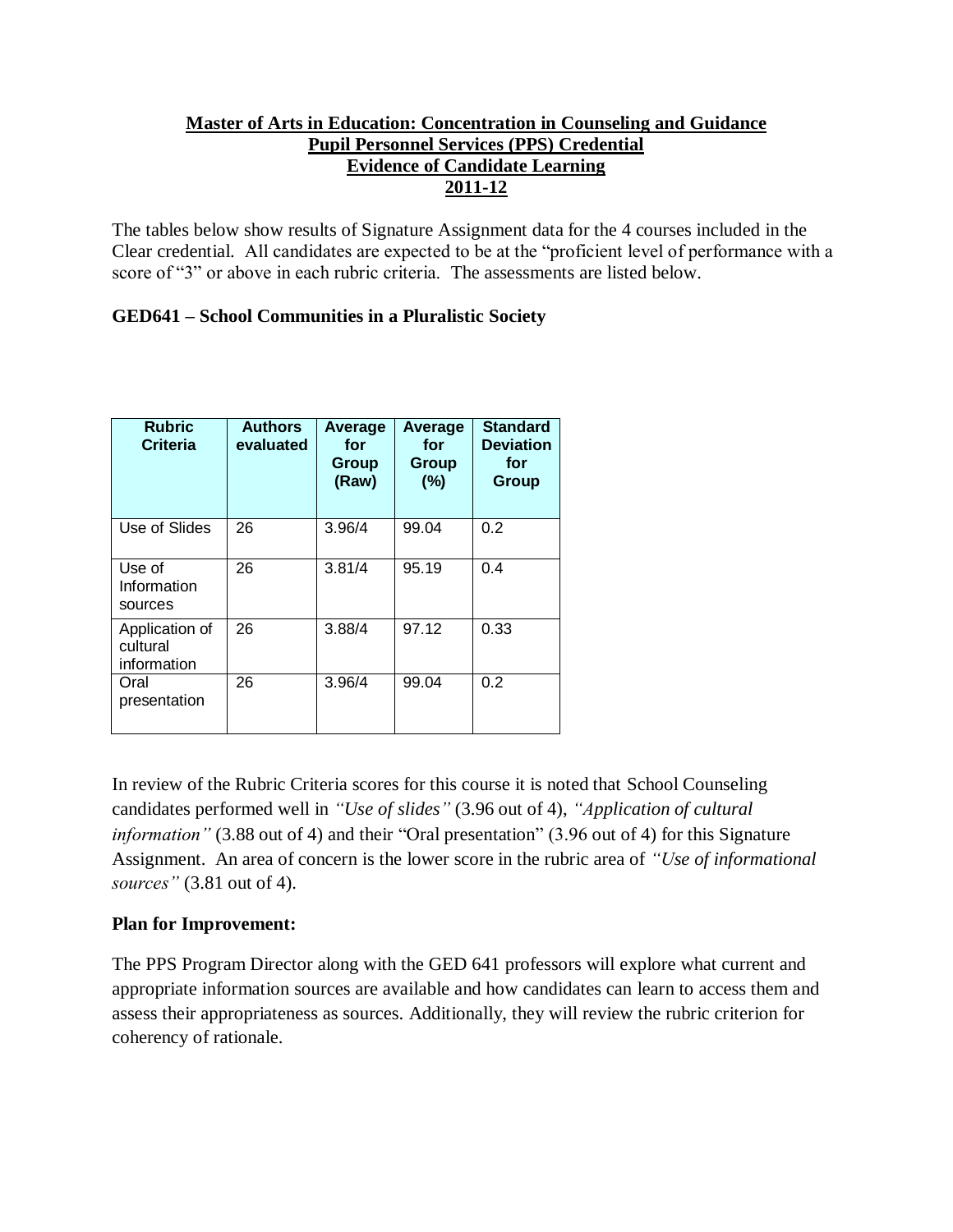#### **GED662 – Foundations of Counseling & Counseling Theory**

| <b>Rubric Criteria</b>                                                                                                 | <b>Authors</b><br>evaluated | <b>Average</b><br>for<br>Group<br>(Raw) | <b>Average</b><br>for<br>Group<br>(%) | <b>Standard</b><br><b>Deviation</b><br>for<br><b>Group</b> |
|------------------------------------------------------------------------------------------------------------------------|-----------------------------|-----------------------------------------|---------------------------------------|------------------------------------------------------------|
| Paper<br>demonstrates<br>the candidate's<br>understanding<br>of counseling<br>theory and<br>integrative<br>perspective | 38                          | 3.74/4                                  | $93.\overline{42}$                    | $\overline{0.5}$                                           |
| Paper<br>demonstrates<br>the candidate's<br>understanding<br>of legal and<br>ethical issues                            | 38                          | 3.45/4                                  | 86.18                                 | 0.6                                                        |
| Paper<br>demonstrates<br>the candidate's<br>theoretical<br>knowledge of<br>individual<br>counseling                    | 38                          | 3.87/4                                  | 96.71                                 | 0.41                                                       |
| Mechanics in<br>Writing                                                                                                | 38                          | 3.50/4                                  | 87.5                                  | 0.65                                                       |
| Use of<br><b>Resources</b>                                                                                             | 38                          | 3.55/4                                  | 88.82                                 | 0.65                                                       |

In review of the Rubric Criteria scores for this course it is noted that School Counseling candidates performed extremely well in the area of *"candidates theoretical knowledge of individual counseling"* (3.87 out of 4), and very well in the area *"understanding of counseling theory and integrative perspective"* (3.74 out of 4) for this Signature Assignment. Areas of concern are the lower scores in the rubric areas of *"use of resources"* (3.55 out of 4), *"mechanics in writing"* (3.50 out of 4), and *"understanding of legal and ethical issues"* (3.45 out of 4) for this Signature Assignment.

# **Plan for Improvement:**

The PPS Program Director along with the GED 662 professors will review the rubric criterion related to *"understanding legal and ethical issues"* for its efficaciousness and coherency of rationale as an expectation in this introductory course. Additionally, they will review the rubric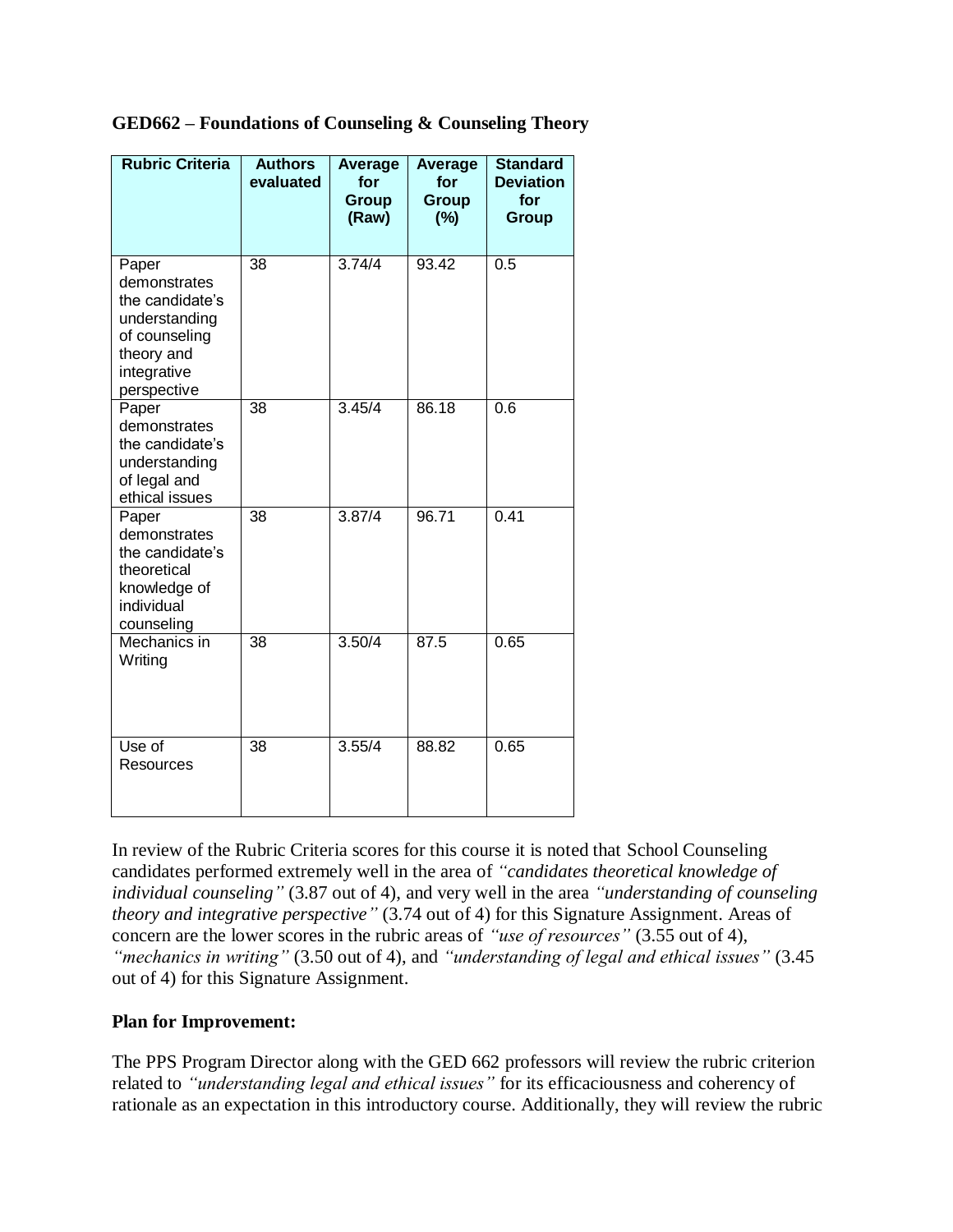criteria for "*mechanics in writing"* and *"use of resources"* and how those expectations are explicitly taught in this course and throughout the program.

| <b>Rubric Criteria</b>                                                                         | <b>Authors</b><br>evaluated | Average<br>for<br><b>Group</b><br>(Raw) | Average<br>for<br><b>Group</b><br>(%) | <b>Standard</b><br><b>Deviation</b><br>for Group |
|------------------------------------------------------------------------------------------------|-----------------------------|-----------------------------------------|---------------------------------------|--------------------------------------------------|
| Knowledge of the<br>American School<br><b>Counselor Association's</b><br><b>National Model</b> | $\overline{3}$              | 4.0/4                                   | 100                                   | $\overline{0}$                                   |
| Communicates clearly<br>and effectively during<br>class presentations                          | 3                           | 4.0/4                                   | 100                                   | $\Omega$                                         |
| Demonstrates<br>knowledge of<br>professional school<br>counseling<br>responsibilities          | 3                           | 4.0/4                                   | 100                                   | 0                                                |
| Leadership and<br>collaboration                                                                | $\overline{3}$              | 4.0/4                                   | 100                                   | $\overline{0}$                                   |

# **GED667A – Comprehensive Counseling and Guidance Programs**

In review of the Rubric Criteria scores for this course it is noted that School Counseling candidates performed extremely well in all Rubric Criteria areas scoring 4.0 out of 4 in all four criterion areas. An area of concern is the consistently high scores in all criterion areas and the degree to which the criterion manifest sufficient rigor for the expectations in this course.

# **Plan for Improvement:**

The PPS Program Director along with the GED 667 professors will explore the rubric criterion results and discuss the consistency of the high scores throughout the Rubric Criterion for this course.